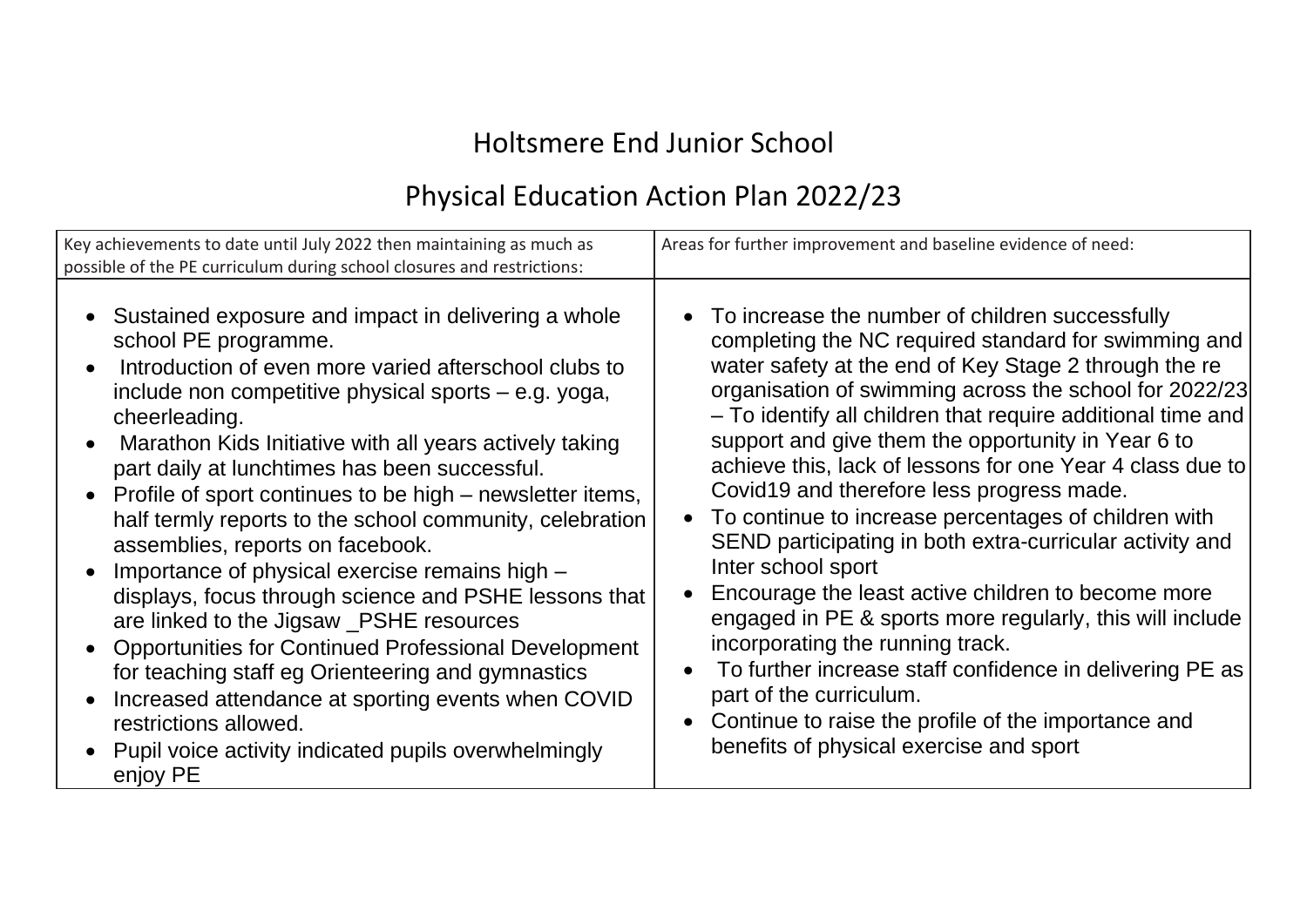| Key Priority: PE - To increase engagement of all pupils in regular physical activity, providing opportunities for all children to take |                                                                                                                                                                                                                                                                                                         |                                                           |                                                          |  |  |
|----------------------------------------------------------------------------------------------------------------------------------------|---------------------------------------------------------------------------------------------------------------------------------------------------------------------------------------------------------------------------------------------------------------------------------------------------------|-----------------------------------------------------------|----------------------------------------------------------|--|--|
| part.                                                                                                                                  |                                                                                                                                                                                                                                                                                                         |                                                           |                                                          |  |  |
| <b>Actions and strategies</b><br>Impact on pupils                                                                                      | <b>Desired impact and sustainable</b><br>outcomes                                                                                                                                                                                                                                                       | <b>Resources/</b><br><b>Cost</b>                          | <b>Evidence and Impact</b>                               |  |  |
| Subsidise after school<br>provision costs, increasing<br>participation                                                                 | Increase in pupil participation in<br>extracurricular clubs year on year<br>Interest retained in the club and built<br>upon.                                                                                                                                                                            | £6243                                                     |                                                          |  |  |
| Undertake pupil voice to<br>gauge interest in<br>extracurricular clubs and<br>demand for them                                          | A wide range of clubs on offer that<br>respond to the interests of children.<br>Increased participation in<br>extracurricular activities<br>Health and wellbeing week to include<br>opportunities to try new sports.                                                                                    | £2720                                                     | <b>Pupil voice</b><br><b>Parent/child questionnaires</b> |  |  |
| Link clubs to level 2 inter<br>$\bullet$<br>school competitions where<br>applicable to give further<br>opportunities                   | Increased participation in Level 2 inter<br>competition<br>Improved results in inter competitions<br>through extra training and preparation<br>in accordance with the DSSN (Dacorum<br>School Sports Network) calendar.                                                                                 | <b>Membership</b><br>to DSSN -<br>£1368 (£5<br>per child) | <b>DSSN yearly monitoring</b>                            |  |  |
| <b>Employ a School sports</b><br>$\bullet$<br>Apprentice through the<br><b>Dacorum School Sports</b><br>Network for their first year   | To assist with the set up and<br>breakdown of lessons and clubs.<br>Support in all lessons where applicable<br>Assist in the delivery of extracurricular<br>clubs<br>Lead on lunchtime activities/clubs<br>Help to engage children not normally<br>attending clubs through Change 4 life<br>initiatives | £5772                                                     | <b>Pupil Voice</b><br><b>Club numbers</b>                |  |  |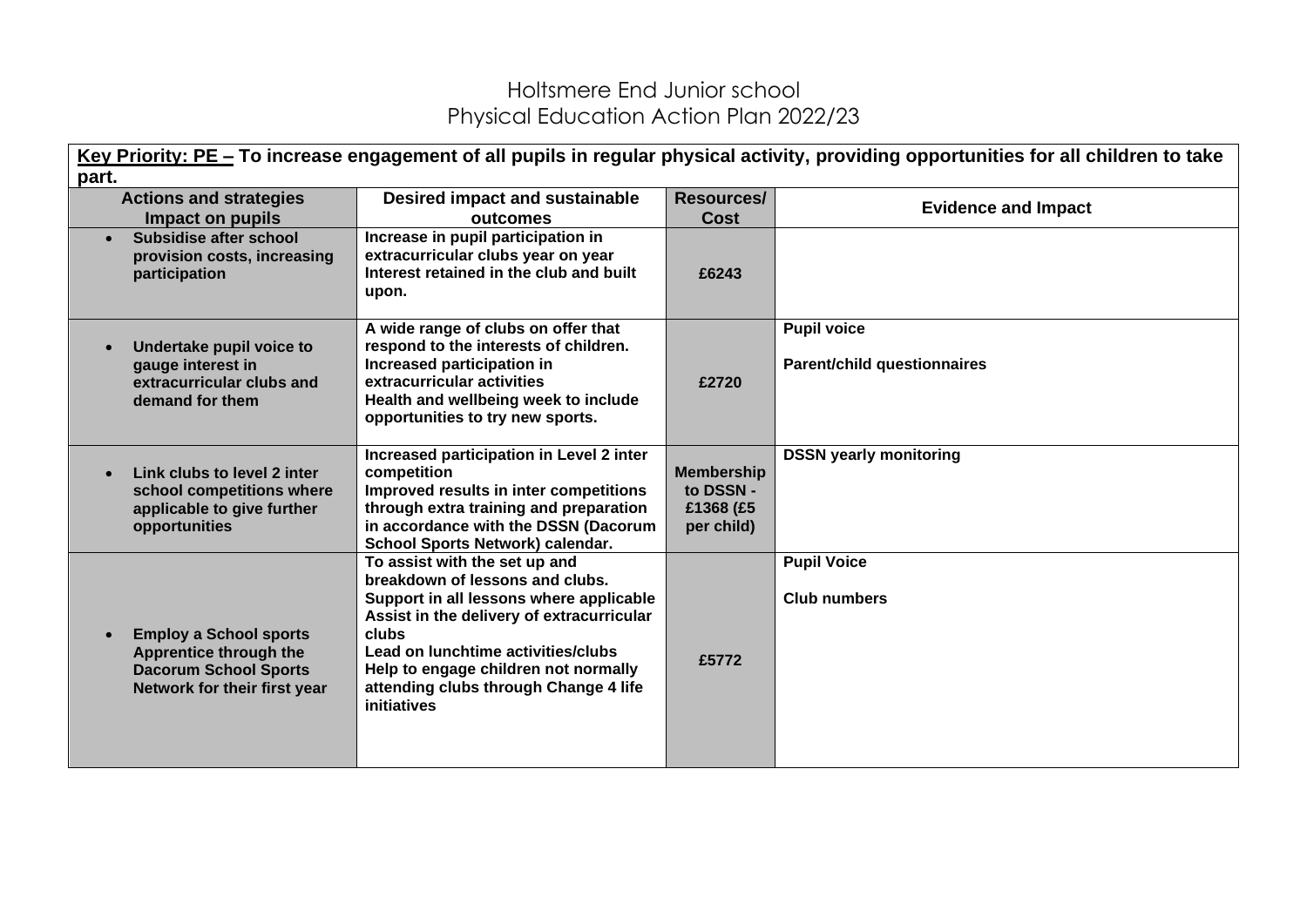| Key Priority: PE – Competitive School Sport - To increase opportunities for participation, including for our young SEND |           |                                                               |                   |                                                |  |
|-------------------------------------------------------------------------------------------------------------------------|-----------|---------------------------------------------------------------|-------------------|------------------------------------------------|--|
| pupils, in a range extra-curricular and competitive opportunities at Level 2 & Level 3                                  |           |                                                               |                   |                                                |  |
| <b>Actions and strategies</b>                                                                                           |           | <b>Desired impact and</b>                                     | <b>Resources/</b> |                                                |  |
| Impact on pupils                                                                                                        |           | sustainable outcomes                                          | <b>Cost</b>       | <b>Evidence and Impact</b>                     |  |
| Remain a member of the DSSN and use                                                                                     |           | School Games Log will show that                               | Cost of DSSN      |                                                |  |
| this to maximise the participation                                                                                      |           | Holtsmere End Junior School has                               | membership        |                                                |  |
| opportunities for inter school and intra                                                                                |           | competed in both Intra and Inter                              | £1368             | CPD Log                                        |  |
| sporting competitions in their calendar of                                                                              |           | competitions                                                  | (2022/23)         |                                                |  |
| events                                                                                                                  |           | Sports results shared with the                                | Costs of          | Sainsbury's School Games Kite Mark             |  |
| Attend all appropriate training and                                                                                     |           | school – player of the match and                              | transport to      | Sports Club Analysis                           |  |
| meetings offered with the DSSN<br>Partnership-                                                                          |           | report in Friday's newsletter - also<br>termly PE newsletter. | competitions      |                                                |  |
| Weekly checks of the DSSN website and                                                                                   |           | Staff will be aware of sporting                               | £580              | Subject Leader File - training and courses log |  |
| emails to ensure we are aware of                                                                                        |           | opportunities available                                       |                   |                                                |  |
| competitive opportunities                                                                                               |           | Children are aware of the                                     |                   | Website                                        |  |
| Promote attendance at Inter Sports                                                                                      |           | competitions that we have attended-                           |                   |                                                |  |
| Competitions                                                                                                            |           | Pupil Voice will display this                                 |                   | Sports Board                                   |  |
| Interview and select Sports                                                                                             |           | School House Points system                                    |                   |                                                |  |
| Ambassadors to help promote and run                                                                                     |           | incorporates sports day.                                      |                   | <b>Pupil Voice</b>                             |  |
| competitions                                                                                                            |           | 100% of classes from Y3 6 will have                           |                   |                                                |  |
| PE Subject Leader and apprentice to                                                                                     |           | competed in an intra and Inter                                |                   |                                                |  |
| support Sports Ambassadors to lead and                                                                                  |           | Competition                                                   |                   |                                                |  |
| run a variety of half termly intra house                                                                                | $\bullet$ | Sainsbury Kite Mark Achieved as                               |                   |                                                |  |
| sports competitions.                                                                                                    |           | evidence of the quality of provision.                         |                   |                                                |  |
| Report to the school through Friday's<br>celebration assemblies and Sports board                                        | $\bullet$ | Sport retains a high profile                                  |                   |                                                |  |
| of the competitions and events attended.                                                                                |           | throughout the school and its<br>community                    |                   |                                                |  |
| Increase the number and variety of extra-                                                                               |           | Increased accessibility to clubs and                          |                   |                                                |  |
| curricular clubs on offer                                                                                               |           | sporting events                                               |                   |                                                |  |
| Utilise coaching from outside agencies to                                                                               |           |                                                               |                   |                                                |  |
| develop additional opportunities                                                                                        |           |                                                               |                   |                                                |  |
| Use funding to subsidise the costs of                                                                                   |           |                                                               |                   |                                                |  |
| extra-curricular clubs                                                                                                  |           |                                                               |                   |                                                |  |
| Provide transport to and from events if                                                                                 |           |                                                               |                   |                                                |  |
| necessary so equal opportunities for all.                                                                               |           |                                                               |                   |                                                |  |
| Create a Sports council                                                                                                 |           |                                                               |                   |                                                |  |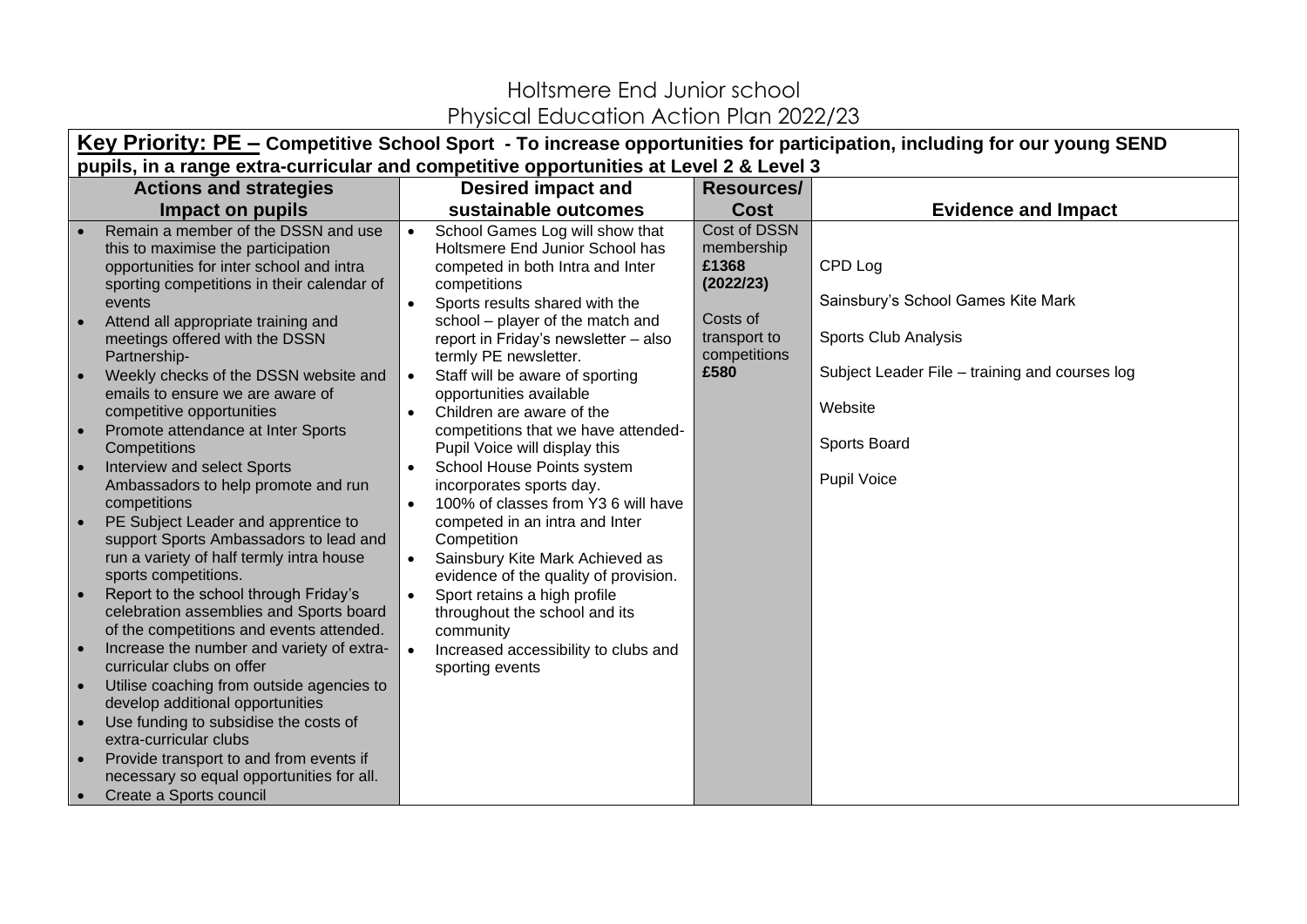| Create termly newsletters to promote the |  |  |
|------------------------------------------|--|--|
| work done throughout the term.           |  |  |
| Implement house point system             |  |  |

| Key Priority: $PE$ – To increase the profile of PE and sport across the school as a tool for school improvement.                                                                                                                                                                                                                                                                                                                                                                                                                                                                                                               |                                                                                                                                                                                                                                                                                                                                                                                                                                                                           |                                                                                                      |                                                                                                                                    |  |
|--------------------------------------------------------------------------------------------------------------------------------------------------------------------------------------------------------------------------------------------------------------------------------------------------------------------------------------------------------------------------------------------------------------------------------------------------------------------------------------------------------------------------------------------------------------------------------------------------------------------------------|---------------------------------------------------------------------------------------------------------------------------------------------------------------------------------------------------------------------------------------------------------------------------------------------------------------------------------------------------------------------------------------------------------------------------------------------------------------------------|------------------------------------------------------------------------------------------------------|------------------------------------------------------------------------------------------------------------------------------------|--|
| <b>Actions and strategies</b>                                                                                                                                                                                                                                                                                                                                                                                                                                                                                                                                                                                                  | Desired impact and                                                                                                                                                                                                                                                                                                                                                                                                                                                        | <b>Resources/</b>                                                                                    |                                                                                                                                    |  |
| Impact on pupils                                                                                                                                                                                                                                                                                                                                                                                                                                                                                                                                                                                                               | sustainable outcomes                                                                                                                                                                                                                                                                                                                                                                                                                                                      | <b>Cost</b>                                                                                          | <b>Evidence and Impact</b>                                                                                                         |  |
| Promote attendance at Inter Sports<br>Competitions<br>Interview and select Sports<br>Ambassadors to help promote and run<br>competitions<br>PE Subject Leader and apprentice to<br>support Sports Ambassadors to lead and<br>run a variety of half termly intra house<br>sports competitions.<br>Report to the school through Friday's<br>celebration assemblies and Sports board<br>of the competitions and events attended.<br>Provide transport to and from events if<br>necessary so equal opportunities for all.<br>Create a Sports council<br>Create termly newsletters to promote the<br>work done throughout the term. | Sports results shared with the<br>school – player of the match and<br>report in Friday's newsletter - also<br>termly PE newsletter.<br>Children are aware of the<br>competitions that we have attended-<br>Pupil Voice will display this<br>100% of classes from Y3 6 will have<br>competed in an intra and Inter<br>Competition<br>Sport retains a high profile<br>throughout the school and its<br>community<br>Increased accessibility to clubs and<br>sporting events | Cost of DSSN<br>membership<br>£1368<br>(2022/23)<br>Costs of<br>transport to<br>competitions<br>£580 | CPD Log<br>Sports Club Analysis<br>Subject Leader File – training and courses log<br>Website<br>Sports Board<br><b>Pupil Voice</b> |  |
|                                                                                                                                                                                                                                                                                                                                                                                                                                                                                                                                                                                                                                |                                                                                                                                                                                                                                                                                                                                                                                                                                                                           |                                                                                                      |                                                                                                                                    |  |

**Key Priority: PE – Broader the experience of a range of sports and activities offered to all pupils**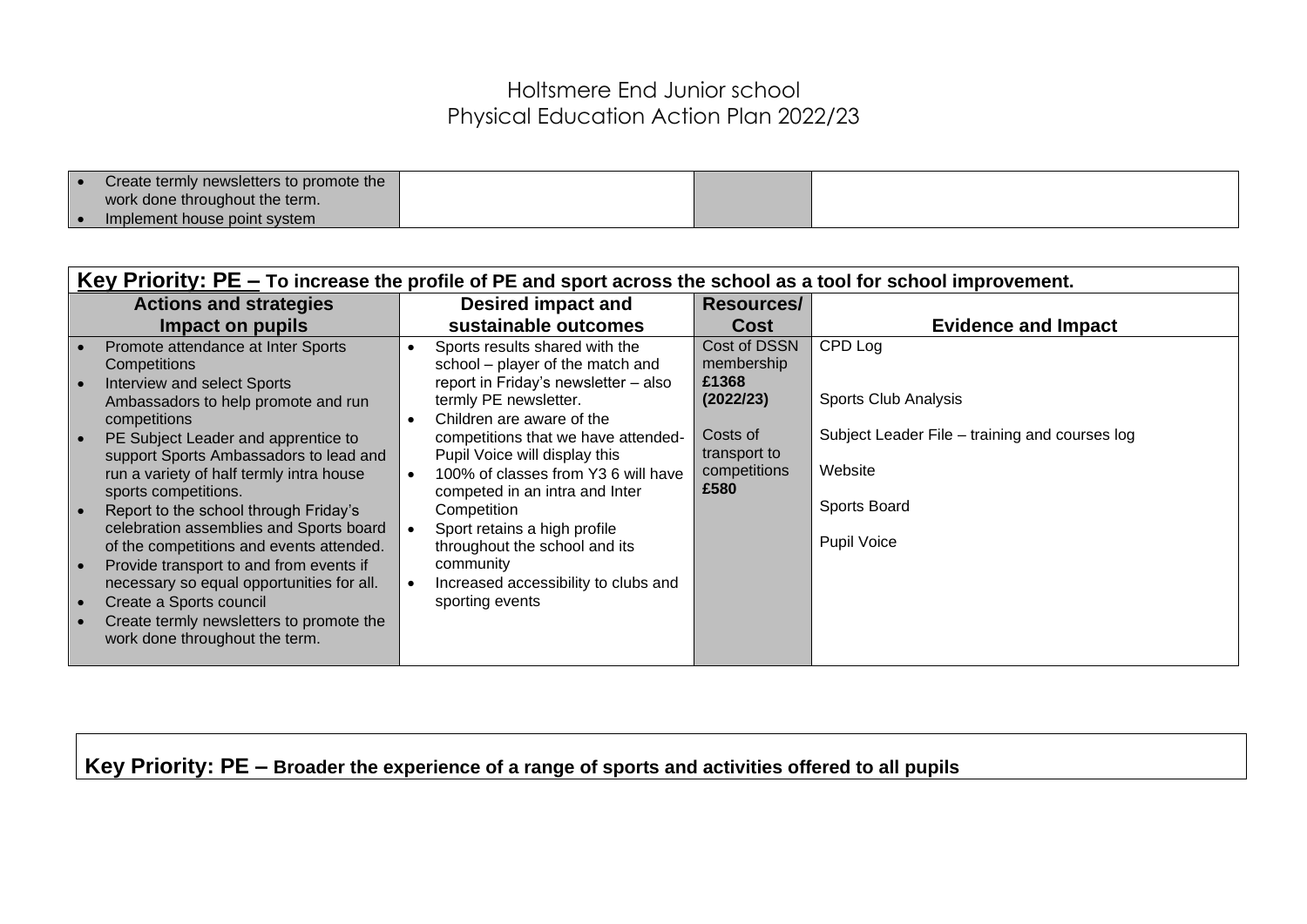| <b>Actions and strategies</b>                                                                                                                                                                                                                                                                                                                                                               | <b>Desired Impact and</b>                                                                                                                                                                                                                                                                                                                                                    | <b>Resources/</b>                 | <b>Evidence and Impact</b>                                                                                   |
|---------------------------------------------------------------------------------------------------------------------------------------------------------------------------------------------------------------------------------------------------------------------------------------------------------------------------------------------------------------------------------------------|------------------------------------------------------------------------------------------------------------------------------------------------------------------------------------------------------------------------------------------------------------------------------------------------------------------------------------------------------------------------------|-----------------------------------|--------------------------------------------------------------------------------------------------------------|
| Impact on pupils                                                                                                                                                                                                                                                                                                                                                                            | sustainable outcomes                                                                                                                                                                                                                                                                                                                                                         | Cost                              |                                                                                                              |
| Audit equipment, prioritise<br>expenditure in purchasing new<br>equipment<br>Discussion with staff/pupils re<br>resources currently available<br>Explore new equipment and seek<br>advice from DSSN<br>Purchase new equipment<br>Increase range of equipment to meet<br>need and ability of the children<br>across the key stage.<br>Sports kits for football and other<br>team activities. | Equipment is fit for purpose and<br>used more effectively to deliver<br>high quality PE<br>Allow development and growth<br>through age related equipment<br>Increase differentiation through<br>resourcing increasing range of<br>equipment<br>Increase participation for those<br>less engaged by sport through<br>the use of trampoline and other<br>non-generic equipment | Cost of new<br>equipment<br>£1000 | <b>Pupil Voice</b><br>Resource Audit<br>Teacher feedback<br>Observations of children and staff in PE lessons |

| Key Priority: PE – Health and well-being – To use physical activity to improve pupils' health and wellbeing |                                 |                   |                                      |  |  |
|-------------------------------------------------------------------------------------------------------------|---------------------------------|-------------------|--------------------------------------|--|--|
| <b>Actions and strategies</b>                                                                               | Desired impact and              | <b>Resources/</b> |                                      |  |  |
| Impact on pupils                                                                                            | sustainable outcomes            | <b>Cost</b>       | <b>Evidence and Impact</b>           |  |  |
| Children targeted in lessons and on                                                                         | Children are aware of the       | Cost of           | Planning                             |  |  |
| planning                                                                                                    | importance of physical activity | healthy life      |                                      |  |  |
| Child led 'friends clubs' to help                                                                           | as part of a healthy lifestyle  | style club        | Attendance at Healthy Lifestyle club |  |  |
| increase and target those harder to                                                                         |                                 | Included in       |                                      |  |  |
| engage                                                                                                      |                                 | clubs subsidy     | Pupil discussion                     |  |  |

ा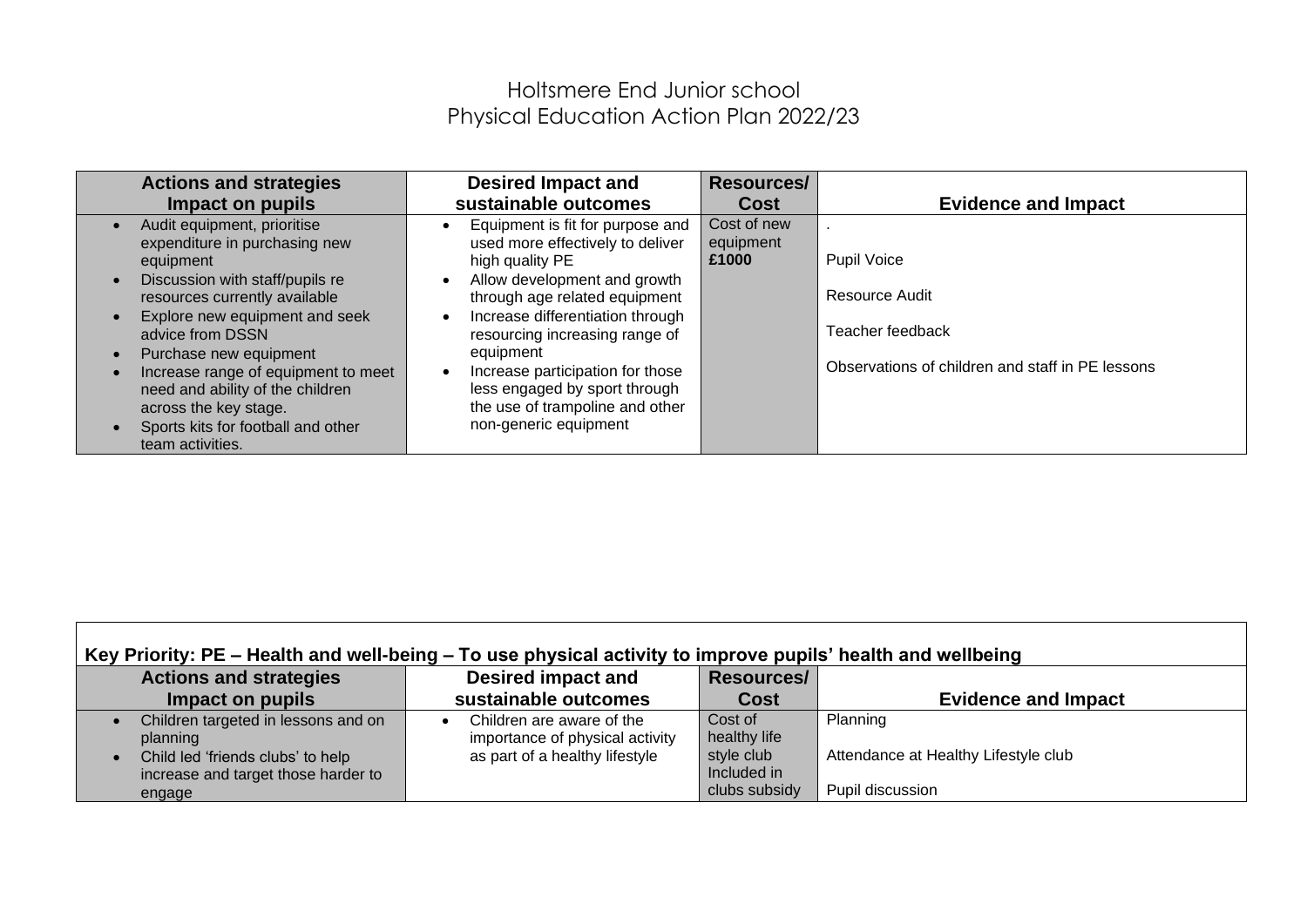| Create a display board showing<br>$\bullet$<br>levels of sugar in common soft drinks<br>to raise awareness following an<br>assembly on the subject<br>Those children not currently engaged<br>$\bullet$<br>in an extracurricular club to receive a<br>pupil voice to establish reasons and<br>how to further engage.<br>To plan the implementation of the<br>$\bullet$<br>'Daily Mile' or short HIIT workout as<br>part of the school day to increase<br>health & wellbeing along with<br>improved concentration in class | Pupils make healthy lifestyle<br>choices that are celebrated and<br>shared.<br>Increase in physical activity<br>Change in eating habits at<br>break and lunch<br>Further children's knowledge of<br>how the body works - cross<br>curricular links<br>Increased concentration spells<br>during learning, Allow children<br>to have fun and engage in a<br>health initiative. Increase overall<br>fitness of the children. | <b>Resources</b><br>£20.00<br>Linked with<br>cooking<br>club/gardening<br>club | Parent feedback<br>Club numbers<br><b>Pupil Voice</b> |
|---------------------------------------------------------------------------------------------------------------------------------------------------------------------------------------------------------------------------------------------------------------------------------------------------------------------------------------------------------------------------------------------------------------------------------------------------------------------------------------------------------------------------|---------------------------------------------------------------------------------------------------------------------------------------------------------------------------------------------------------------------------------------------------------------------------------------------------------------------------------------------------------------------------------------------------------------------------|--------------------------------------------------------------------------------|-------------------------------------------------------|
|---------------------------------------------------------------------------------------------------------------------------------------------------------------------------------------------------------------------------------------------------------------------------------------------------------------------------------------------------------------------------------------------------------------------------------------------------------------------------------------------------------------------------|---------------------------------------------------------------------------------------------------------------------------------------------------------------------------------------------------------------------------------------------------------------------------------------------------------------------------------------------------------------------------------------------------------------------------|--------------------------------------------------------------------------------|-------------------------------------------------------|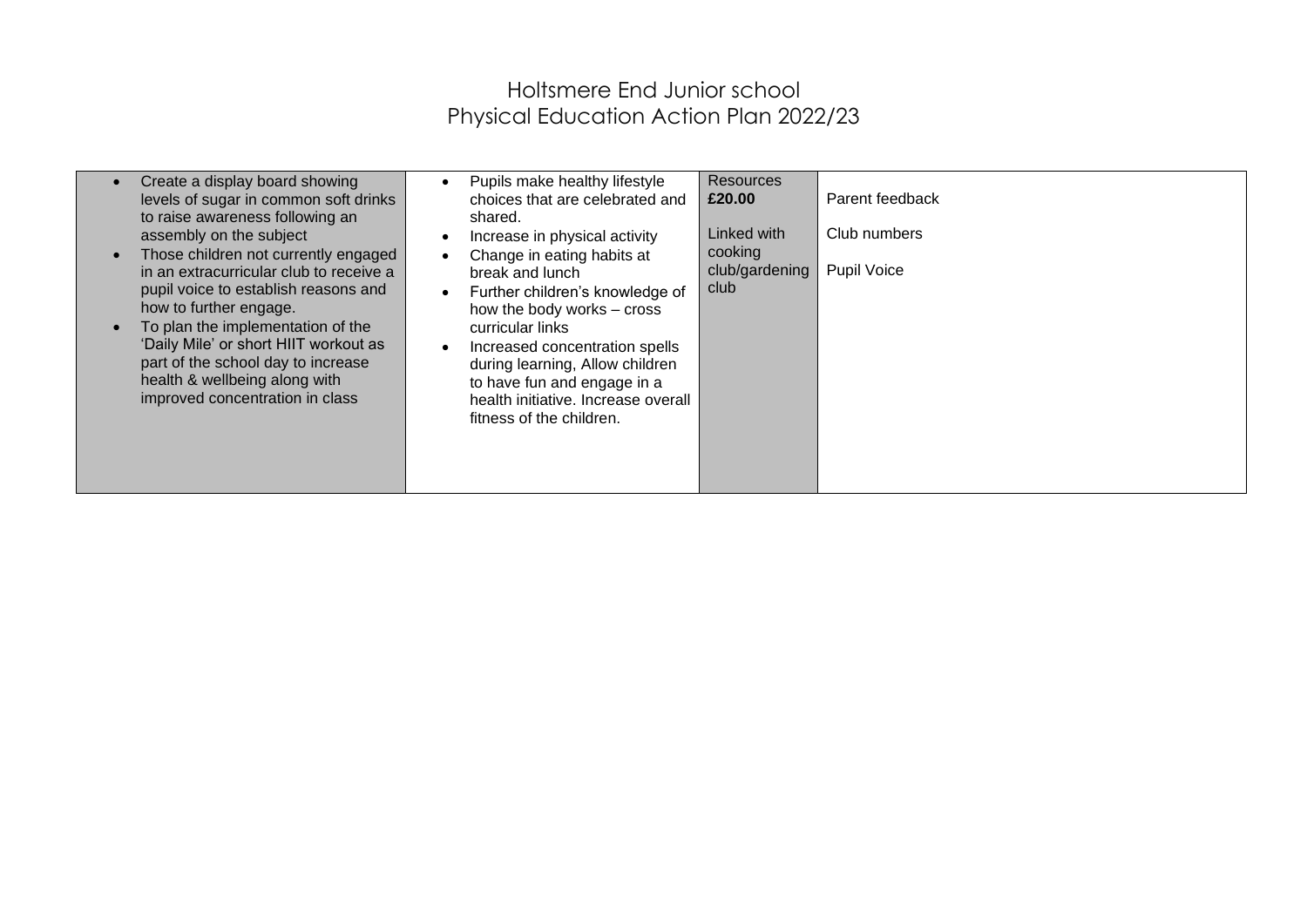|           | <b>Actions and strategies</b>                                                                                                                                                                                                                                                                                                                                                                                                                                                                                                                                                                                                                                                                                                              |                                                                            | <b>Desired impact and</b>                                                                                                                                                                                                                                                                                                                                                                                                                                                                                                                                                                                                                                                                                                                                                                                                                                                               | <b>Resources/</b>                                                                       |                                                                                                                                         |
|-----------|--------------------------------------------------------------------------------------------------------------------------------------------------------------------------------------------------------------------------------------------------------------------------------------------------------------------------------------------------------------------------------------------------------------------------------------------------------------------------------------------------------------------------------------------------------------------------------------------------------------------------------------------------------------------------------------------------------------------------------------------|----------------------------------------------------------------------------|-----------------------------------------------------------------------------------------------------------------------------------------------------------------------------------------------------------------------------------------------------------------------------------------------------------------------------------------------------------------------------------------------------------------------------------------------------------------------------------------------------------------------------------------------------------------------------------------------------------------------------------------------------------------------------------------------------------------------------------------------------------------------------------------------------------------------------------------------------------------------------------------|-----------------------------------------------------------------------------------------|-----------------------------------------------------------------------------------------------------------------------------------------|
|           | Impact on pupils                                                                                                                                                                                                                                                                                                                                                                                                                                                                                                                                                                                                                                                                                                                           |                                                                            | sustainable outcomes                                                                                                                                                                                                                                                                                                                                                                                                                                                                                                                                                                                                                                                                                                                                                                                                                                                                    | <b>Cost</b>                                                                             | <b>Evidence and Impact</b>                                                                                                              |
| $\bullet$ | <b>Professional Development</b><br>PE subject leader to attend relevant<br>training to assist in the development of<br><b>PE</b><br>PE subject leader to support identified<br>staff including a strategy of team<br>teaching across the school, to provide<br>staff with a model of High Quality PE<br>PE subject leader to model exemplar<br>planning for staff to follow and<br>resources to support<br>Modelling of high quality PE lessons<br>Develop a skills test for all teaching<br>staff to gauge confidence of delivery,<br>planning and assessment in PE<br>Develop and implement a yearlong<br>professional learning plan appropriate<br>for the needs of all staff based on<br>above<br>CPD to include safety in gymnastics. | $\bullet$<br>$\bullet$<br>$\bullet$<br>$\bullet$<br>$\bullet$<br>$\bullet$ | A clear PE breadth of study<br>ensuring that the requirements of<br>the national curriculum are met<br>All staff are confident and are<br>competent to plan and deliver<br>high quality PE lessons<br>The quality of PE lessons will be<br>judged as good or better<br>Good practise is shared and is<br>used to drive the development of<br><b>PE</b><br>PE subject leader will have a<br>clear understanding of PE<br>attainment and progress across<br>the school<br>Assessments will be used to<br>inform planning which meets the<br>needs of all pupils and provides<br>sufficient challenge for the most<br>able pupils<br>Areas for improvement will be<br>identified and addressed through<br>subject leader monitoring work<br>and CPD<br>Higher levels of safety knowledge<br>following DSSN training for<br>gymnastics<br>Pupils will make good or better<br>progress in PE | $£15 - British$<br>Gymnastics<br>membership<br>£200 YST<br>membership<br>PE Hub<br>£390 | Lesson observations<br>Teacher surveys/ questionnaires/ evaluations.<br>Pupil voice/ interviews<br>Pupil outcomes (end of each PE unit) |
|           |                                                                                                                                                                                                                                                                                                                                                                                                                                                                                                                                                                                                                                                                                                                                            |                                                                            |                                                                                                                                                                                                                                                                                                                                                                                                                                                                                                                                                                                                                                                                                                                                                                                                                                                                                         |                                                                                         |                                                                                                                                         |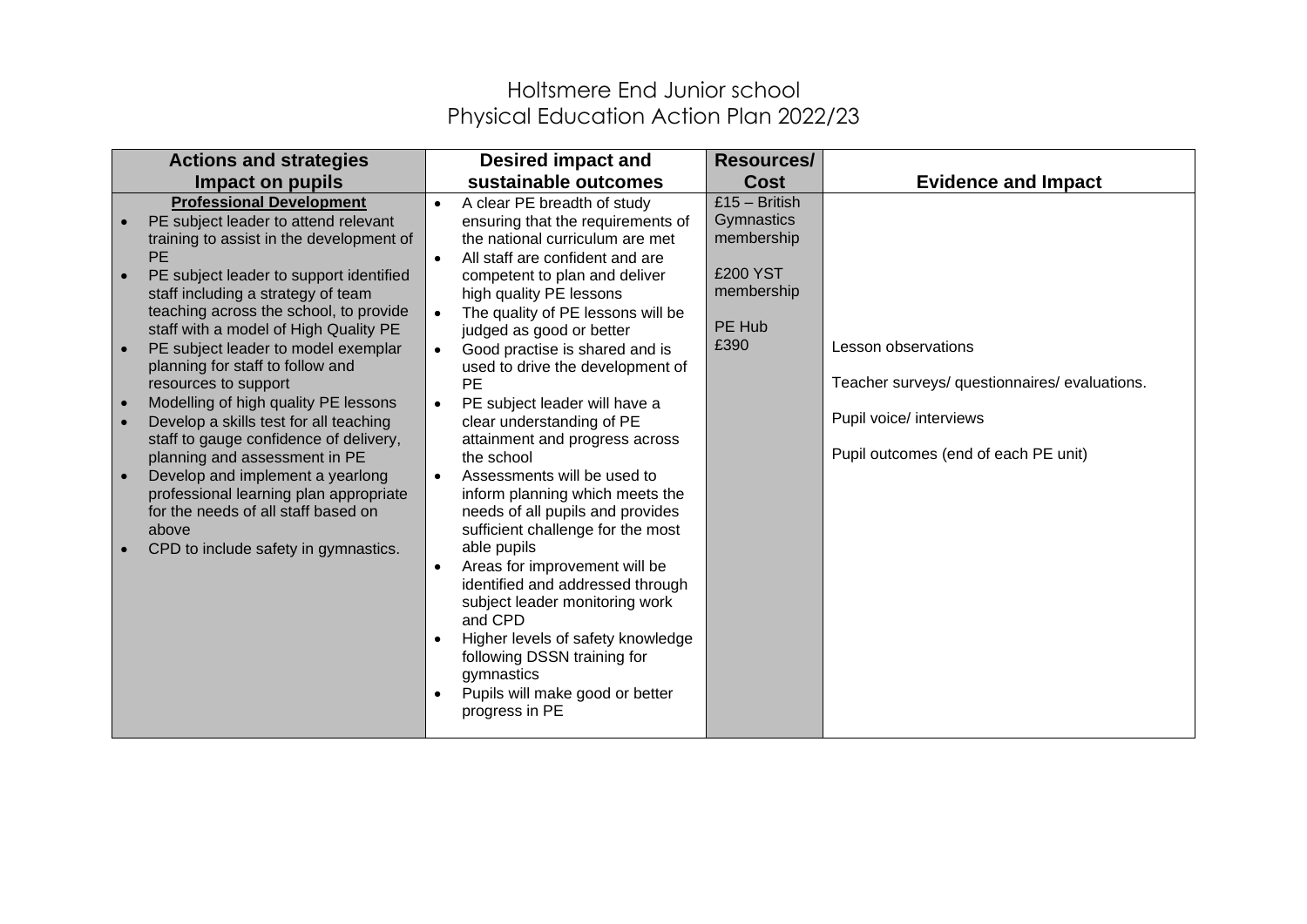**Key Priority: PE – To increase the number of children leaving Key Stage 2 being able to swim to National curriculum expectations (swim 25m, tread water for 30 seconds and demonstrate a range of skills throughout the swimming programme)**

| <b>Actions and strategies</b>                                                                                                                                                                                                                                                                                                                                                                                                                                                                                                  | <b>Desired Impact and</b>                                                                                                                                                                                                                                                                                                                                                                                                                                                          | Resources/  |                                                                                                                                               |
|--------------------------------------------------------------------------------------------------------------------------------------------------------------------------------------------------------------------------------------------------------------------------------------------------------------------------------------------------------------------------------------------------------------------------------------------------------------------------------------------------------------------------------|------------------------------------------------------------------------------------------------------------------------------------------------------------------------------------------------------------------------------------------------------------------------------------------------------------------------------------------------------------------------------------------------------------------------------------------------------------------------------------|-------------|-----------------------------------------------------------------------------------------------------------------------------------------------|
| Impact on pupils                                                                                                                                                                                                                                                                                                                                                                                                                                                                                                               | sustainable outcomes                                                                                                                                                                                                                                                                                                                                                                                                                                                               | <b>Cost</b> | <b>Evidence and Impact</b>                                                                                                                    |
| Year 4 to swim consecutively for<br>one and a half terms from Sept to<br>Feb Half term.<br>Engage parent/carer support and<br>maximise the number of adults<br>attending swimming sessions to<br>help children feel more comfortably<br>and offer support where required to<br>aid the smooth running of swimming<br>lessons.<br>Increase the number of swimming<br>instructors by 1 to enable all children<br>to benefit from smaller groupings.<br>Assessments/certificates used to<br>inform parents/children of attainment | All children feel confident to<br>participate in swimming lessons<br>Increased number of children<br>achieving NC award at the end of<br>Year 4<br>A yearly increase in the percentage<br>of children gaining the NC award to<br>work towards the government<br>target of 85% by the end of the Key<br>Stage<br>All children feel confident to try new<br>activities<br>Clear understanding of attainment<br>in swimming<br>Swimming to become an integrated<br>part of the school |             | Swimming lesson observations<br>Teacher surveys/ questionnaires/ evaluations.<br>Pupil voice/ interviews<br>Pupil outcomes (end of each term) |

| Total School Sports Premium for 2022/23                                                                                                    | $\pm 16,000$ plus £10 per child = £18,309.60 |
|--------------------------------------------------------------------------------------------------------------------------------------------|----------------------------------------------|
| Total Spend for 2022/23                                                                                                                    | £18,300                                      |
| The Difference between income received and income to date is supported by school revenue and parental contributions to fee paying<br>clubs |                                              |

| Signed off by |                               |
|---------------|-------------------------------|
|               | Head Teacher:   Emma McGuigan |